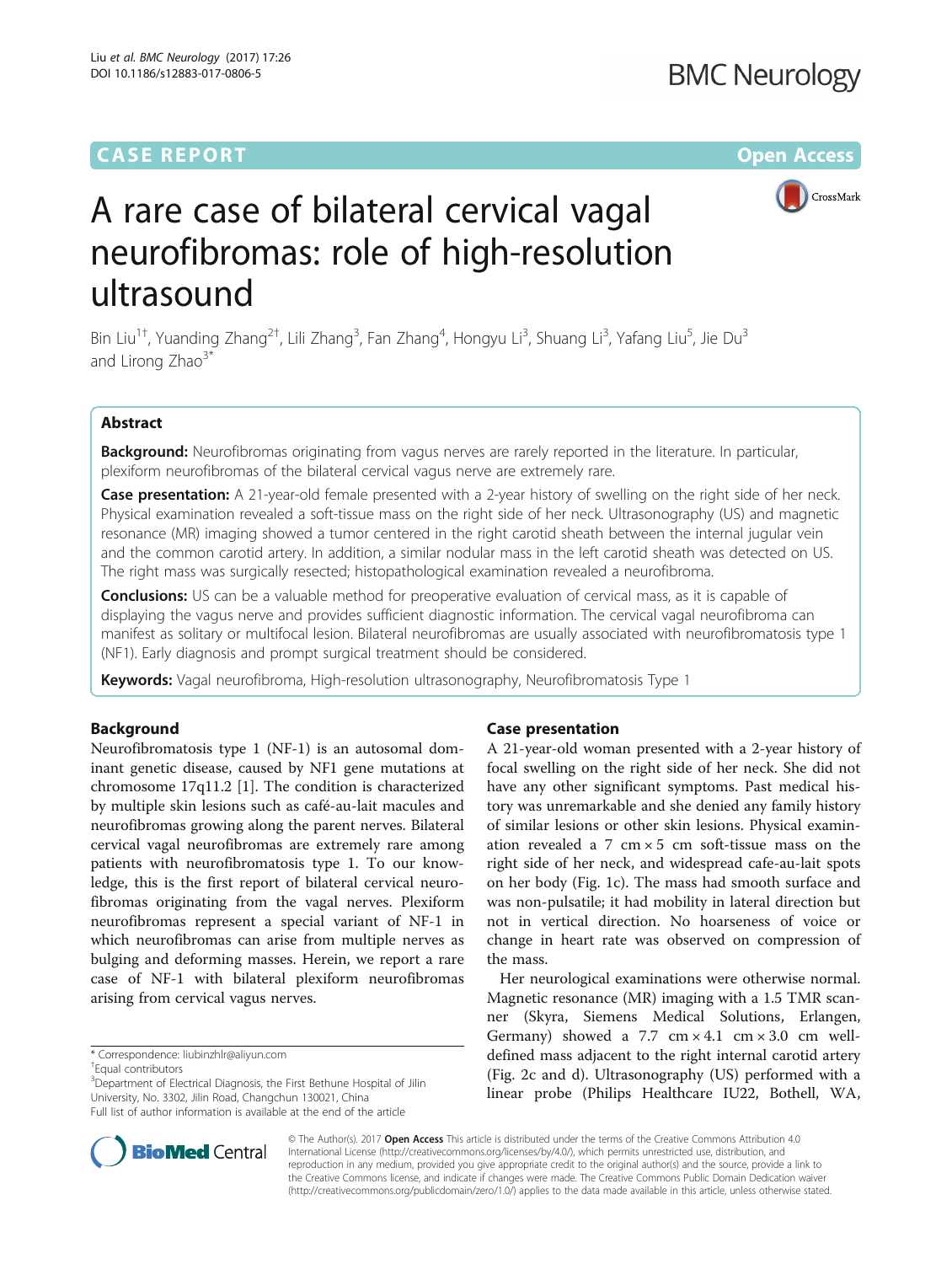<span id="page-1-0"></span>



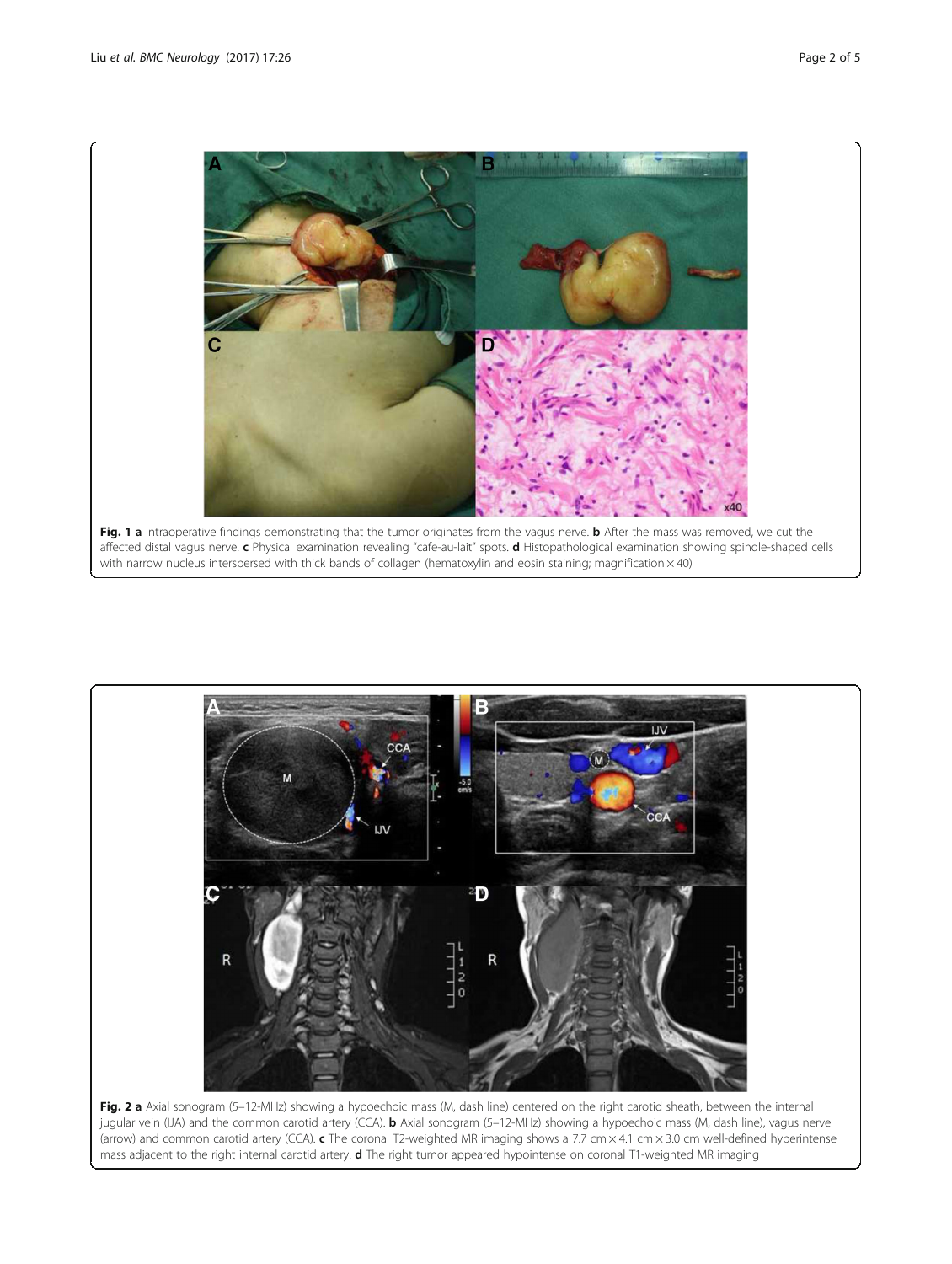USA), revealed an almost elliptical, well-circumscribed heterogeneously hypoechoic mass centered on the right carotid sheath between the internal jugular vein and the common carotid artery (Fig. [2a](#page-1-0)). On grayscale images, the mass appeared heterogeneously hypoechoic with no evidence of calcification, cystic change or internal necrosis. Color Doppler US showed strip-like low-velocity arterial flows within the mass. Furthermore, both the proximal and distal ends of the mass were in continuity with a thick cord like structure which possibly represented the vagus nerve. The left carotid sheath also showed an elongated homogenously hypoechoic nodular mass, and both the proximal and distal ends of the mass were seen in continuity with vagus nerve (Fig. [2b](#page-1-0)). Homogeneous mass lesions from right thigh intermuscular space and surface of left gastrocnemius also were detected on US. Flexible laryngoscopy showed no evidence of vocal cord paralysis.

A right radical neck dissection was performed. Intraoperatively, the tumor was confirmed to originate from the vagus nerve (Fig. [1a\)](#page-1-0); no adhesions to the adjacent common carotid artery or internal jugular vein were noted. Stimulation of the mass did not induce any obvious electrocardiogram abnormalities. The tumor extended up to the jugular foramen and down to the thyroid cartilage. The gross tumor was totally resected from the proximal and distal vagus nerve. After the mass was removed, we found that the distal vagus nerve was

also infiltrated, and therefore we cut the affected distal vagus nerve further (Fig. [1b](#page-1-0)).

The pathological examination was consistent with the diagnosis of neurofibroma (Fig. [1d](#page-1-0)). Immunohistochemical staining showed positivity for S-100 protein, while glial fibrillary acidic portein (GFAP) and oligodendrocyte transcription factor-2 (Olig-2) were negative. The Ki-67 labeling index was low (<2%) (Fig. 3a, b, c and d). Considering that the mass on the left side of her neck was still small, no surgery was performed. However, both the proximal and distal ends of the mass were in continuity with the left vagus nerve, and the peritumoral fibers in the left vagus nerve were also thickened. Combined with the cafe-au-lait spots and multifocal tumors, a diagnosis of NF-1 was established [[2](#page-4-0)]. Postoperatively, there were no cardiac complications, nevertheless a laryngoscopy revealed the right vocal cord palsy. A regular ultrasonographic followup was scheduled. During a follow-up period of 8 months, no recurrence or progression of the tumors was observed.

## **Discussion**

Bilateral vagal nerve schwannomas are more generally found in the context of NF-2. Neurofibromas that arise from the vagus nerve in NF-1 patients are rare [[3, 4](#page-4-0)]. Plexiform neurofibroma of the bilateral cervical vagus nerve is extremely rare. The clinical presentation of these entities is usually not related to the tumor size. Dysphagia, vocal cord paralysis, hoarseness of voice, and heart rate

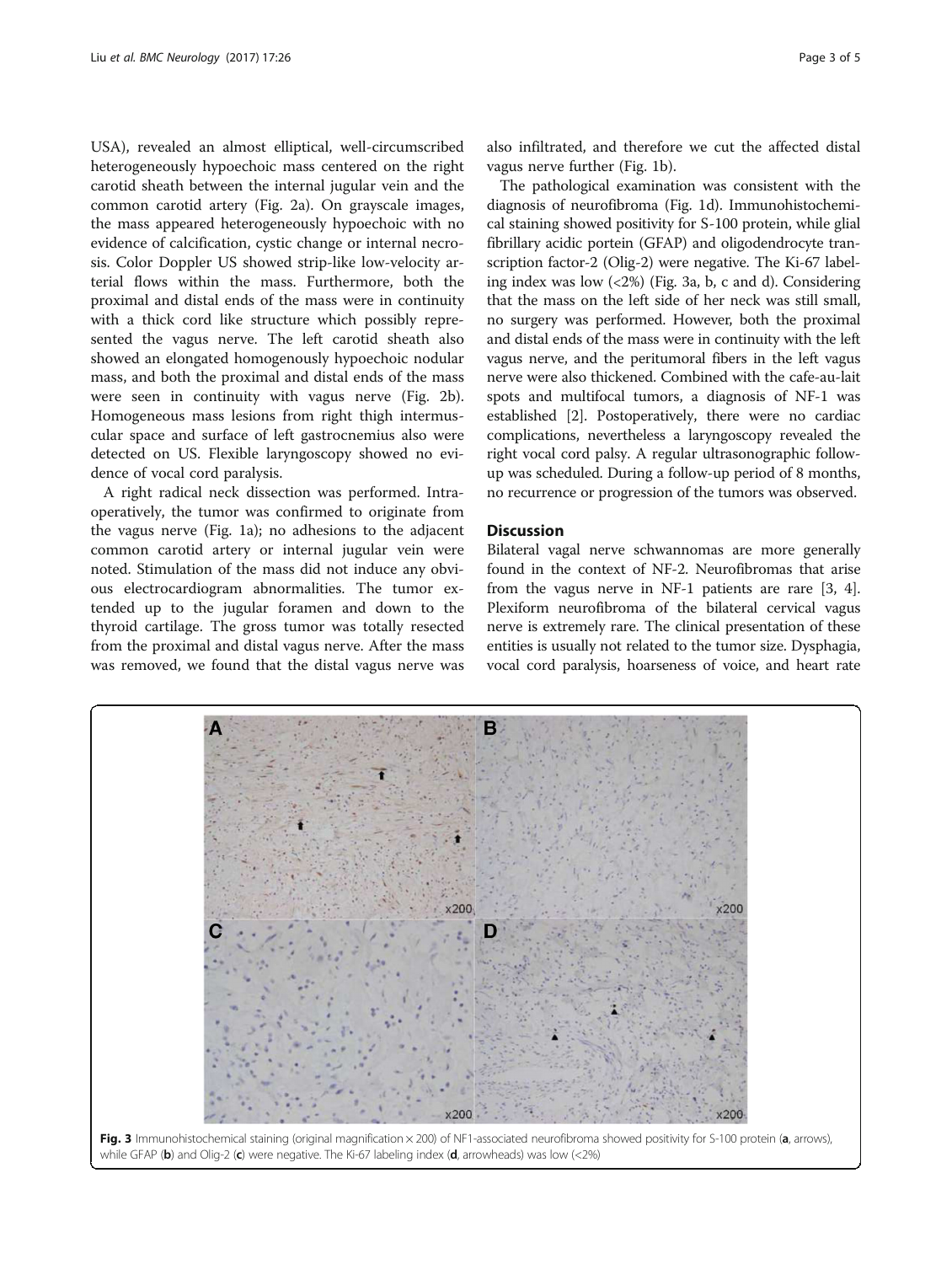changes are the most common manifestations; however, none of these symptoms existed in the current case.

Preoperative diagnosis of a neurofibroma arising from cervical vagus nerve is challenging. The differential diagnosis includes enlarged lymph node and other neurogenic tumors. Echogenic hilum of a lymph node can serve as an important clue to differentiate it from neurogenic tumors. Only tumors arising from the vagus nerve can splay the internal jugular vein and the carotid artery, and the tumors arising from the carotid body will push the vascular structures to lateral or medial position. Lymph nodes and carotid body tumors would not demonstrate continuity with vagus nerve.

A preoperative diagnosis is critical to surgical planning. The internal carotid artery or internal jugular vein splaying, together with the specific clinical symptoms facilitate the preoperative identification of the involved nerve [[5](#page-4-0)]. Schwannomas are common isolated, unilateral tumors. Internal cystic changes are more common in schwannomas. In addition, isolated schwannomas can be completely resected from the parent nerves. On the contrary, neurofibromas tend to intertwine themselves with several fascicles of nerve of origin. The adjacent nerves may show irregular thickening. Therefore it is often impossible to completely remove the neurofibroma whilst ensuring preservation of the parent nerve. Surgical resection of neurofibromas is therefore more difficult than that of schwannomas.

Neurofibromas typically exhibit intermediate signal intensity on T1-weighted images, and in T2-weighted images these exhibit a moderate to marked high signal intensity, as was seen in the current case. MR imaging can clearly observe the relationship between large tumors and the adjacent structures, but this modality may not delineate a small mass like the neurofibroma of the left vagus nerve in our patient. In such cases, high-resolution US can overcome the shortcomings of MRI. Color Doppler US can detect low-velocity arterial flows within the mass, and explicit the anatomical relationship between the mass and its peripheral vascular. Additionally, it makes it feasible to evaluate adherence of the tumor to vessels by applying gentle pressure on the probe. Moreover, the high-resolution images on US can help to identify the origin of tumors. In the present case, US revealed a hypoechoic tumor centered on the carotid sheath; both the proximal and distal ends of the tumor were in continuity with the vagus nerve; these radiological features were important diagnostic clues to its vagal nerve origin. Once a diagnosis of neurofibroma of the vagus nerve is made on one side, the possibility of bilateral tumors should be considered. This prompted us to scan the other side of the neck as well, which revealed a fusiform mass involving the left vagus nerve. Additionally, we scanned the extremities, and found the sural nerve was also affected. Together with the widespread cafeau-lait spots, this patient met the diagnostic criteria for NF-1 [[2](#page-4-0)]. That would truly be a lesson learned from the paper - I would have relied on the MR imaging alone for surgery!

In the current case, the right tumor was completely resected from the proximal and distal vagus nerve, and we cut the distal affected vagus nerve as well. Since both vagus nerves were affected; considering the potential risk of bilateral vagal resection such as dysphonia, dysphagia, cough, tongue weakness, hoarseness, cranial nerve palsy, and cardiac events [\[6](#page-4-0)], we recommended monitoring of the smaller left-sided neck mass.

## Conclusions

Our experience suggests that US can be a valuable method for preoperative evaluation of a cervical mass, as it is capable of displaying the vagus nerve and provides sufficient diagnostic information. Therefore, highresolution US could be an alternative diagnostic imaging modality to MR imaging for patients with suspected neurogenic tumors of the cervical vagus nerve, especially in patients for whom MR imaging is contraindicated.

#### Abbreviations

MR: Magnetic resonance; NF-1: Neurofibromatosis type 1; US: Ultrasonography

#### Acknowledgements

None declared.

#### Funding

**None** 

#### Availability of data and materials

All data generated or analyzed during this study are included in this article.

#### Authors' contributions

LB and ZYD designed the study, conducted all searches, appraised all potential studies and wrote and revised the draft manuscript and subsequent manuscripts. ZLL, ZF and LHY revised the draft manuscript and subsequent manuscripts. LS, LYF and DJ assisted with the presentation of findings and assisted with drafting and revising the manuscript. ZLR conceived and designed the study, assisted with searches, appraised relevant studies and assisted with drafting and revising the manuscript. All authors read and approved the final manuscript.

#### Competing interests

We declare that we have no conflict of interest.

#### Consent for publication

The patient after reading, filled in and signed the consent form and agreed to the publication.

#### Ethics approval and consent to participate

The experimental protocol was established, according to the ethical guidelines of the Helsinki Declaration and was approved by the Human Ethics Committee of the First Bethune Hospital of Jilin University, China. Written informed consent was obtained from individual participants.

#### Author details

<sup>1</sup>Department of Hand Surgery, the First Bethune Hospital of Jilin University, Changchun 130021, China. <sup>2</sup> Department of Otolaryngology, the First Bethune Hospital of Jilin University, Changchun 130021, China. <sup>3</sup>Department of Electrical Diagnosis, the First Bethune Hospital of Jilin University, No. 3302, Jilin Road, Changchun 130021, China. <sup>4</sup>Department of Hand Surgery, China-Japan Union Hospital of Jilin University, Changchun 130033, China. <sup>5</sup>Department of Pathology, the First Bethune Hospital of Jilin University Changchun 130021, China.